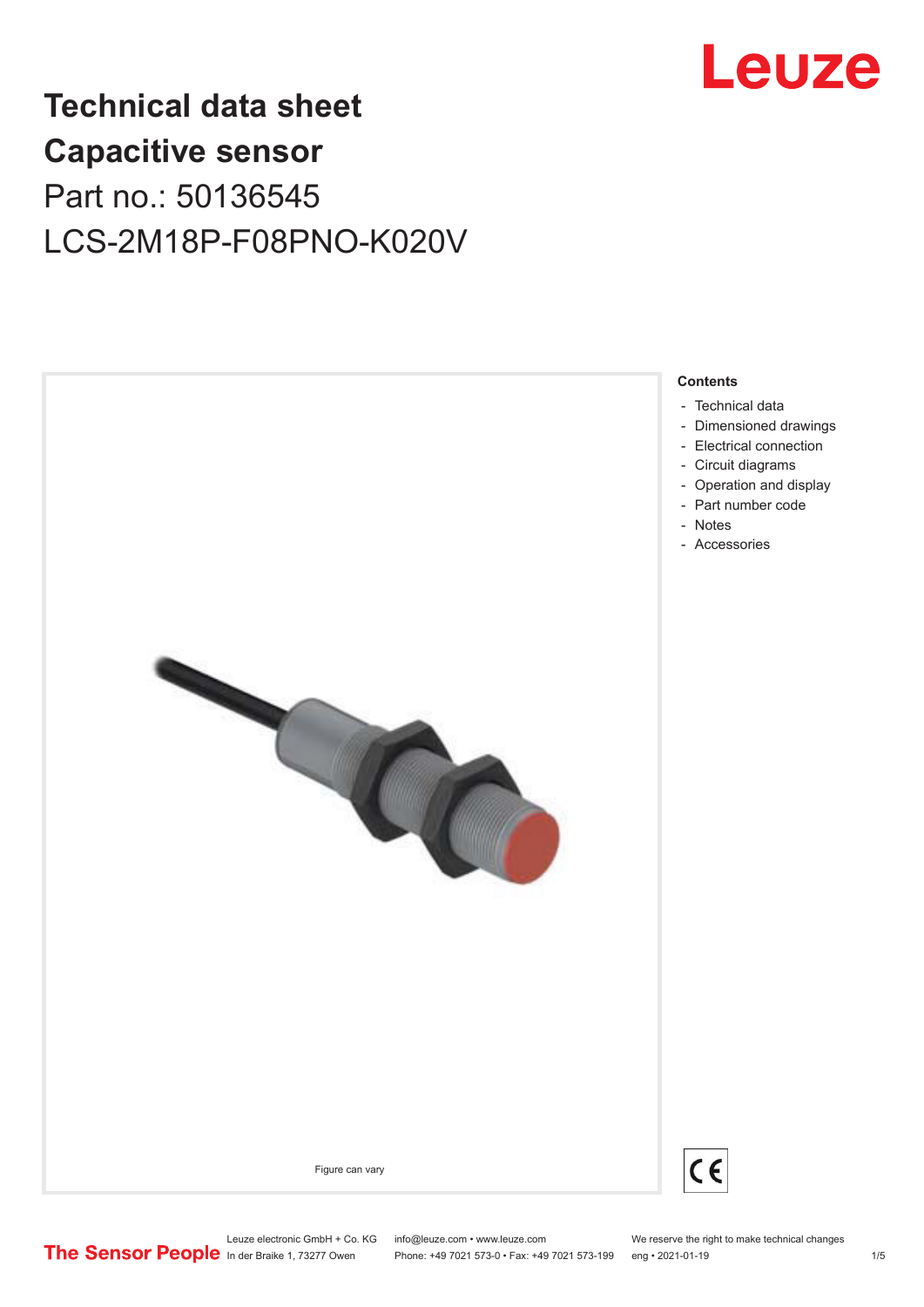### <span id="page-1-0"></span>**Technical data**

# Leuze

#### **Basic data**

| <b>Basic data</b>                              |                              |  |  |
|------------------------------------------------|------------------------------|--|--|
| <b>Series</b>                                  | LCS-2                        |  |  |
| Switching distance S <sub>n</sub>              | $28$ mm                      |  |  |
| Assured switching distance                     | $6.5$ mm                     |  |  |
| <b>Electrical data</b>                         |                              |  |  |
| <b>Protective circuit</b>                      | Polarity reversal protection |  |  |
|                                                | Short circuit protected      |  |  |
|                                                |                              |  |  |
| Performance data                               |                              |  |  |
| Supply voltage $U_{B}$                         | 10  30 V, DC                 |  |  |
| <b>Residual ripple</b>                         | 010%                         |  |  |
| <b>Open-circuit current</b>                    | 10 mA                        |  |  |
| Temperature drift, max. (in % of S,)           | 10 %                         |  |  |
| Repeatability, max. (in % of S.)               | 5 %                          |  |  |
| <b>Rated operating current</b>                 | 200 mA                       |  |  |
| Outputs                                        |                              |  |  |
| Number of digital switching outputs 1 Piece(s) |                              |  |  |
|                                                |                              |  |  |
| <b>Switching outputs</b>                       |                              |  |  |
| <b>Type</b>                                    | Digital switching output     |  |  |
| <b>Voltage type</b>                            | DC                           |  |  |
| <b>Switching output 1</b>                      |                              |  |  |
| <b>Assignment</b>                              | Connection 1, conductor 2    |  |  |
| <b>Switching element</b>                       | Transistor, PNP              |  |  |
| <b>Switching principle</b>                     | NO (normally open)           |  |  |
| <b>Timing</b>                                  |                              |  |  |
| <b>Switching frequency</b>                     | 100 Hz                       |  |  |
|                                                |                              |  |  |
| <b>Connection</b>                              |                              |  |  |
| <b>Number of connections</b>                   | 1 Piece(s)                   |  |  |
|                                                |                              |  |  |
| <b>Connection 1</b>                            |                              |  |  |
| <b>Function</b>                                | Signal OUT                   |  |  |
|                                                | Voltage supply               |  |  |
| <b>Type of connection</b>                      | Cable                        |  |  |
| Cable length                                   | 2.000 mm                     |  |  |
| Sheathing material                             | <b>PVC</b>                   |  |  |
| <b>Number of conductors</b>                    | 3-wire                       |  |  |
| Wire cross section                             | $0.35$ mm <sup>2</sup>       |  |  |
|                                                |                              |  |  |
| <b>Mechanical data</b>                         |                              |  |  |
| Design                                         | Cylindrical                  |  |  |
| <b>Thread size</b>                             | M18 x 1 mm                   |  |  |
| Dimension (Ø x L)                              | 18 mm x 70 mm                |  |  |
| Type of installation                           | Embedded                     |  |  |
| <b>Housing material</b>                        | Plastic                      |  |  |
| <b>Plastic housing</b>                         | Polybutylene (PBT)           |  |  |
| Sensing face material                          | Plastic, Polybutylene (PBT)  |  |  |
| <b>Cover material</b>                          | Plastic, Polybutylene (PBT)  |  |  |
|                                                |                              |  |  |
| <b>Operation and display</b>                   |                              |  |  |
| Type of display                                | LED                          |  |  |

#### **Type of display** LED **Number of LEDs Operational controls** Function of the operational control **Switching distance, adjustable**

| I FD                    |  |
|-------------------------|--|
| 1 Piece(s)              |  |
| Multiturn potentiometer |  |
| Sensitivity adjustment  |  |
| Yes                     |  |

| <b>Environmental data</b>                    |                    |  |  |
|----------------------------------------------|--------------------|--|--|
| $-2570 °C$<br>Ambient temperature, operation |                    |  |  |
| <b>Certifications</b>                        |                    |  |  |
| Degree of protection                         | IP 67              |  |  |
| <b>Protection class</b>                      | Ш                  |  |  |
| <b>Standards applied</b>                     | IEC 60947-5-2      |  |  |
| <b>Correction factors</b>                    |                    |  |  |
| <b>Acetone</b>                               | 0.75               |  |  |
| <b>Acrylic resin</b>                         | 0.10.25            |  |  |
| Alcohol                                      | 0.85               |  |  |
| Ammonia                                      | 0.70.85            |  |  |
| <b>Aniline</b>                               | 0.4                |  |  |
| <b>Gasoline</b>                              | 0.1                |  |  |
| <b>Celluloid</b>                             | 0.15               |  |  |
| Liquid chlorine                              | 0.1                |  |  |
| <b>Ebonite</b>                               | 0.15               |  |  |
| <b>Epoxy resin</b>                           | 0.150.35           |  |  |
| Crude oil                                    | 0.05               |  |  |
| <b>Ethanol</b>                               | 0.85               |  |  |
| Ethylene glycol                              | 0.93               |  |  |
| Freon R22 and 502 (liquid)                   | 0.35               |  |  |
| Grain                                        | 0.150.3            |  |  |
| Glass                                        | 0.20.55            |  |  |
| Glycerin                                     | 0.98               |  |  |
| <b>Rubber</b>                                | 0.150.9<br>0.60.85 |  |  |
| Wood, wet                                    | 0.10.4             |  |  |
| Wood, dry<br>Carbon dioxide                  | 0                  |  |  |
| Air                                          | $\overline{0}$     |  |  |
| <b>Marble</b>                                | 0.5                |  |  |
| <b>Flour</b>                                 | 0.05               |  |  |
| <b>Melamine resin</b>                        | 0.250.55           |  |  |
| <b>Milk powder</b>                           | 0.2                |  |  |
| Nylon                                        | 0.20.3             |  |  |
| Oil-containing paper                         | 0.25               |  |  |
| Paper                                        | 0.1                |  |  |
| Polyamide                                    | 0.3                |  |  |
| Polyester resin                              | 0.150.5            |  |  |
| Pressboard                                   | 0.10.3             |  |  |
| <b>PTFE</b>                                  | 0.1                |  |  |
| <b>Quartz glass</b>                          | 0.2                |  |  |
| Salt                                         | 0.35               |  |  |
| Sand                                         | 0.150.3            |  |  |
| Water                                        | 1                  |  |  |
| <b>Cement dust</b>                           | 0.25               |  |  |
| Sugar                                        | 0.15               |  |  |
| <b>Classification</b>                        |                    |  |  |
| <b>Customs tariff number</b>                 | 85365019           |  |  |
| eCl@ss 5.1.4                                 | 27270102           |  |  |
| eCl@ss 8.0                                   | 27270102           |  |  |
| eCl@ss 9.0                                   | 27270102           |  |  |
| eCl@ss 10.0                                  | 27270102           |  |  |
| eCl@ss 11.0                                  | 27270102           |  |  |
| <b>ETIM 5.0</b>                              | EC002715           |  |  |

**ETIM 6.0** EC002715 **ETIM 7.0** EC002715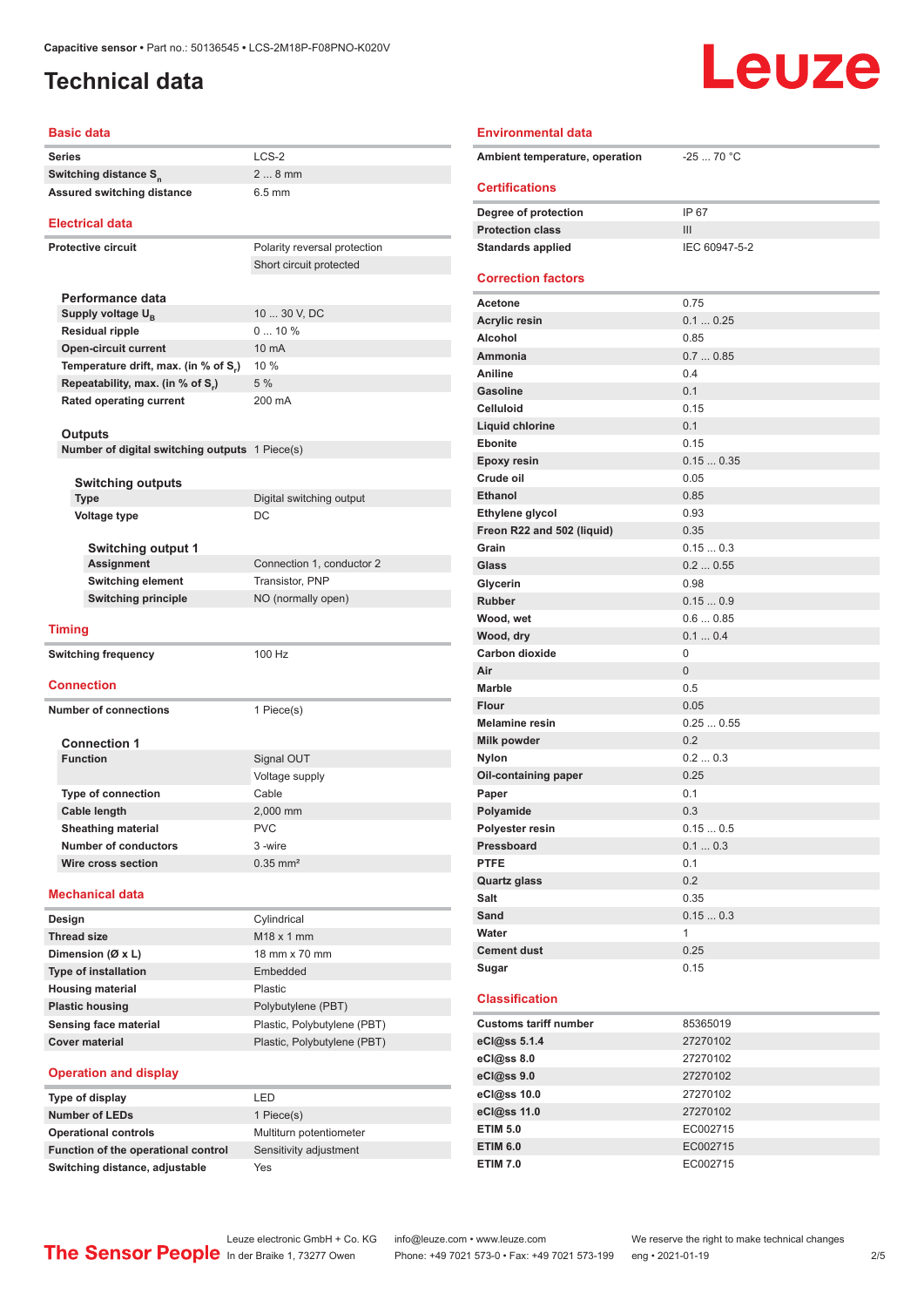### <span id="page-2-0"></span>**Dimensioned drawings**

All dimensions in millimeters



### **Electrical connection**

### **Connection 1**

| <b>Function</b>             | Signal OUT             |
|-----------------------------|------------------------|
|                             | Voltage supply         |
| Type of connection          | Cable                  |
| Cable length                | 2,000 mm               |
| <b>Sheathing material</b>   | <b>PVC</b>             |
| <b>Number of conductors</b> | 3-wire                 |
| Wire cross section          | $0.35$ mm <sup>2</sup> |
|                             |                        |

#### **Conductor color Conductor assignment**

| <b>Brown</b> | 10 - 30 V DC |
|--------------|--------------|
| <b>Black</b> | <b>OUT</b>   |
| <b>Blue</b>  | <b>GND</b>   |

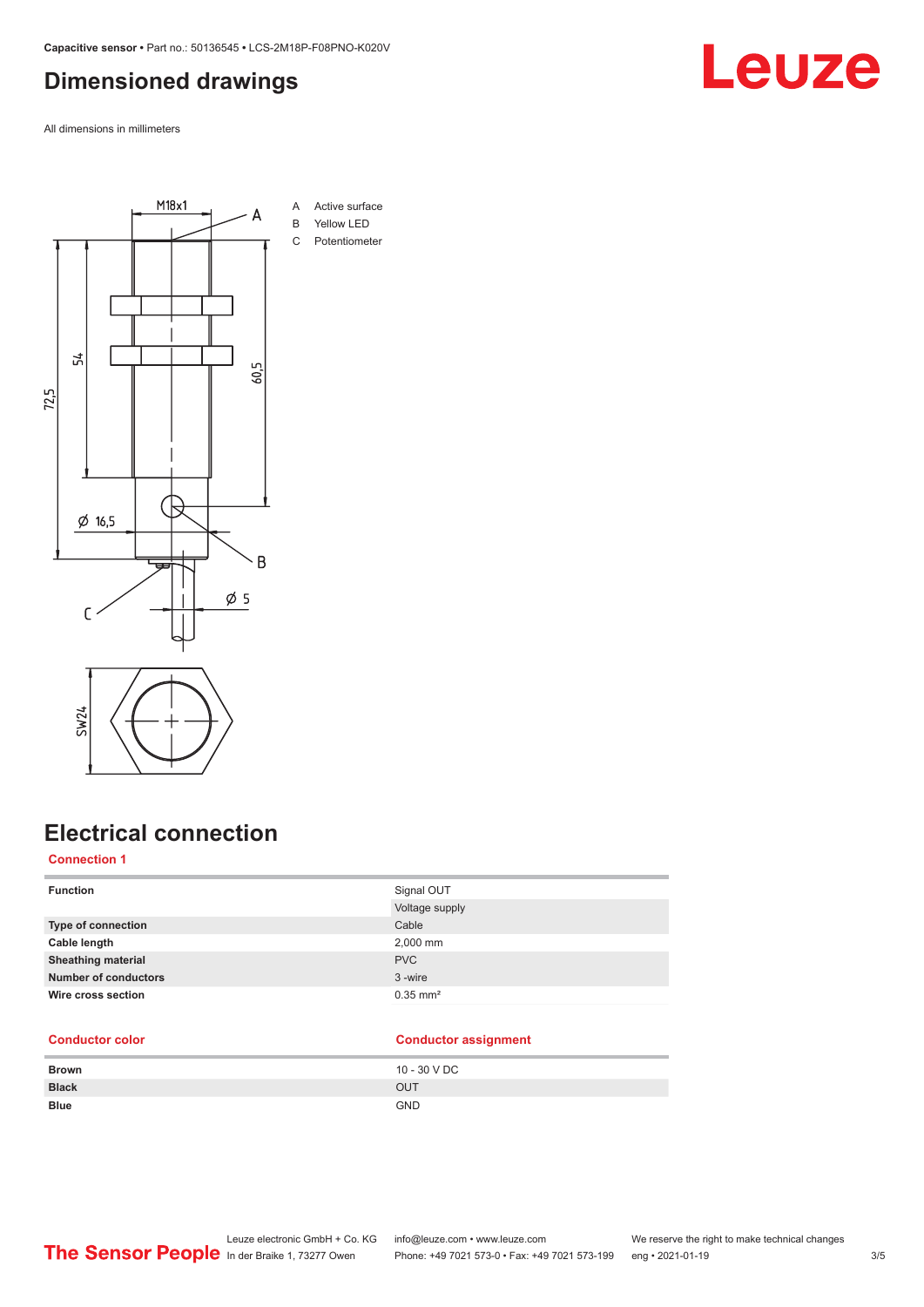### <span id="page-3-0"></span>**Circuit diagrams**





### **Operation and display**



**1** Yellow, continuous light Switching output/switching state

### **Part number code**

Part designation: **LCS-ABBBC-DDDEFF-GHHHIJJJ KK**

| <b>LCS</b> | <b>Operating principle</b><br>LCS: capacitive sensor                                                                                                                                                                                                                                                                                                                                                                                                                                                                                                                                                                                                                                                                                                                                                                       |
|------------|----------------------------------------------------------------------------------------------------------------------------------------------------------------------------------------------------------------------------------------------------------------------------------------------------------------------------------------------------------------------------------------------------------------------------------------------------------------------------------------------------------------------------------------------------------------------------------------------------------------------------------------------------------------------------------------------------------------------------------------------------------------------------------------------------------------------------|
| A          | <b>Series</b><br>1: series 1 "Extended"<br>2: series 2 "Advanced"                                                                                                                                                                                                                                                                                                                                                                                                                                                                                                                                                                                                                                                                                                                                                          |
| <b>BBB</b> | Design<br>M12: series with M12 x 1 external thread<br>M18: series with M18 x 1 external thread<br>M30: series with M30 x 1.5 external thread<br>Q40: series in cubic design, length 40 mm<br>Q54: series in cubic design, length 54 mm                                                                                                                                                                                                                                                                                                                                                                                                                                                                                                                                                                                     |
| C          | <b>Housing material</b><br>B: brass<br>M: metal<br>P: plastic/PBT<br>T: PTFE                                                                                                                                                                                                                                                                                                                                                                                                                                                                                                                                                                                                                                                                                                                                               |
| <b>DDD</b> | Measurement range / type of installation<br>F03: typ. range limit 3.0 mm / embedded installation<br>F04: typ. range limit 4.0 mm / embedded installation<br>F05: typ. range limit 5.0 mm / embedded installation<br>F06: typ. range limit 6.0 mm / embedded installation<br>F08: typ. range limit 8.0 mm / embedded installation<br>F10: typ. range limit 10.0 mm / embedded installation<br>F15: typ. range limit 15.0 mm / embedded installation<br>F20: typ. range limit 20.0 mm / embedded installation<br>N06: typ. range limit 6.0 mm / non-embedded installation<br>N08: typ. range limit 8.0 mm / non-embedded installation<br>N15: typ. range limit 15.0 mm / non-embedded installation<br>N25: typ. range limit 25.0 mm / non-embedded installation<br>N30: typ. range limit 30.0 mm / non-embedded installation |
| E          | <b>Output function</b><br>B: NC and NO contact<br>N: NPN<br>P: PNP                                                                                                                                                                                                                                                                                                                                                                                                                                                                                                                                                                                                                                                                                                                                                         |
| FF         | Switching<br>NC: normally closed contact<br>NO: normally open contact<br>NP: programmable                                                                                                                                                                                                                                                                                                                                                                                                                                                                                                                                                                                                                                                                                                                                  |
| G          | <b>Connection cable</b><br>K: cable<br>n/a: no cable                                                                                                                                                                                                                                                                                                                                                                                                                                                                                                                                                                                                                                                                                                                                                                       |
| HHH        | Cable length<br>020: length 2,000 mm<br>003: length 300 mm<br>n/a: no cable                                                                                                                                                                                                                                                                                                                                                                                                                                                                                                                                                                                                                                                                                                                                                |